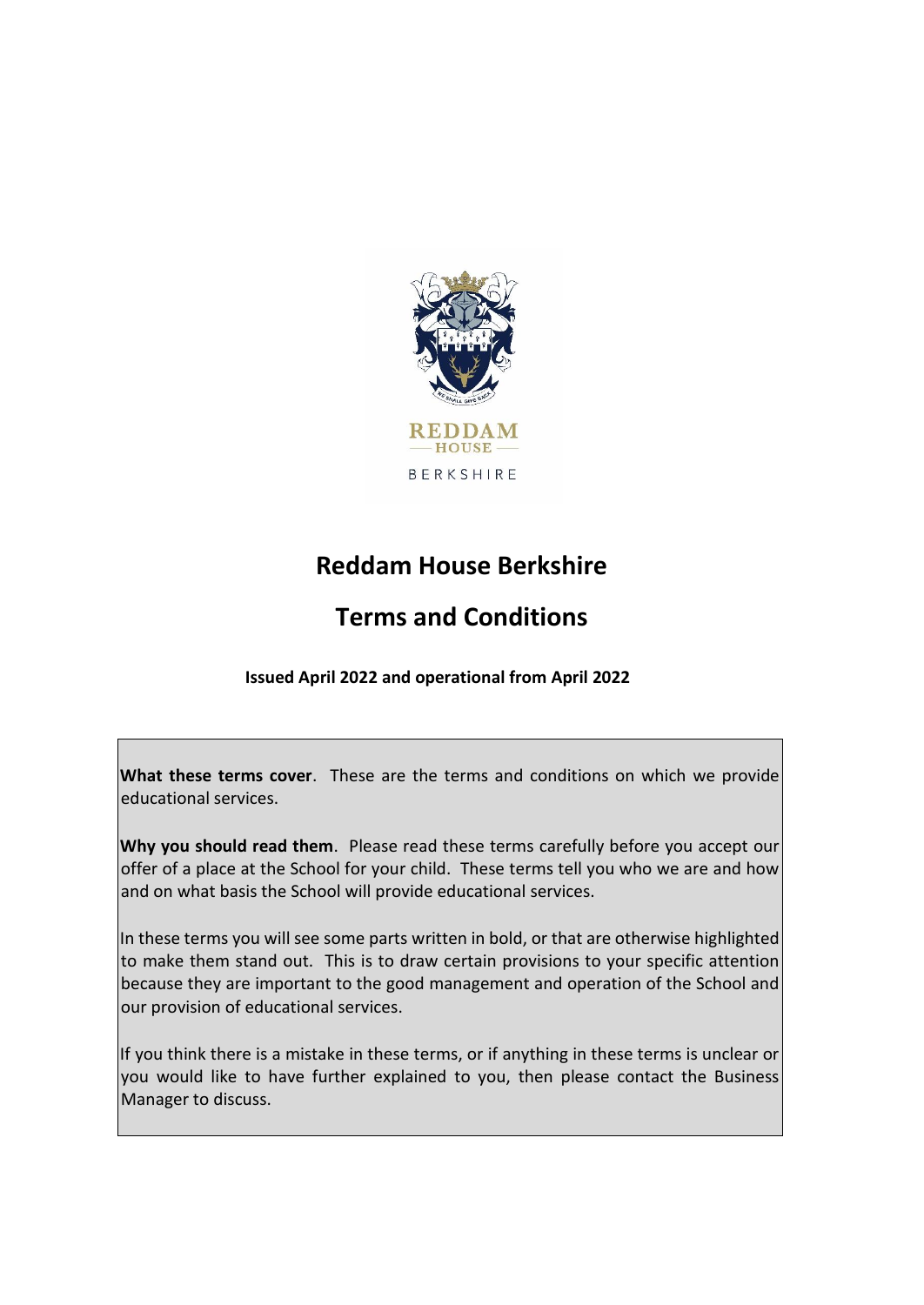## **1. Reddam House Berkshire Terms and Conditions**

- 1.1 **Terms and conditions:** These Terms and conditions reflect the custom and practice of independent schools for many generations and together with:
	- 1.1.1 the letter of offer;
	- 1.1.2 the Conditions of Award if applicable;
	- 1.1.3 the acceptance form; and
	- 1.1.4 the fees list

they form the basis of a legally binding contract between the Parents and the School for the provision of educational services. These Terms and conditions are intended to promote the education and welfare of students and the stability, forward-planning, proper resourcing and development of Reddam House Berkshire.

- 1.2 **Variations:** these Terms and conditions, the Conditions of Award (if applicable) and the fees list are subject to change from time to time to reflect changes in the law or in custom and practice at the School.
- 1.3 **Fees and Notice:** The rules concerning Fees and Notice are of particular importance and are set out in Section 4 and Section 9.
- 1.4 **Managing change:** Reddam House Berkshire as any other school is likely to undergo a number of changes during the time your child is a student here. Please see Section 11 for further details of the changes that may be made and the consultation and notice procedures that will apply.

# 2 **Terminology**

- 2.1 **School or We or Us:** means Reddam House (Berkshire) Limited trading as Reddam House Berkshire. The company is constituted as a private limited company.
- 2.2 **School Governors or Governing Body:** means the Governors of the School who are appointed from time to time under the terms of its governing instrument and who are responsible for governance of the School.
- 2.3 **Principal:** means the Principal of the School as appointed by the School Governors. The Principal is responsible for the day-to-day running of the School.
- 2.4 **Parents or You:** means any person who has signed the acceptance form. The Parents are legally responsible, jointly and severally, for complying with their obligations under these Terms and conditions. Fees payable by a third party (for example, an employer, grandparent, step-parent without Parental Responsibility or third party credit provider) will be subject to a separate agreement between the School, the Parents and the third party. Please also see clause 4.3 and clause 11.6.
- 2.5 **Parental Responsibility:** Those who have Parental Responsibility (i.e. legal responsibility for the child) are entitled to receive relevant information concerning the child whether or not

they are a party to this contract unless a court order has been made to the contrary, or there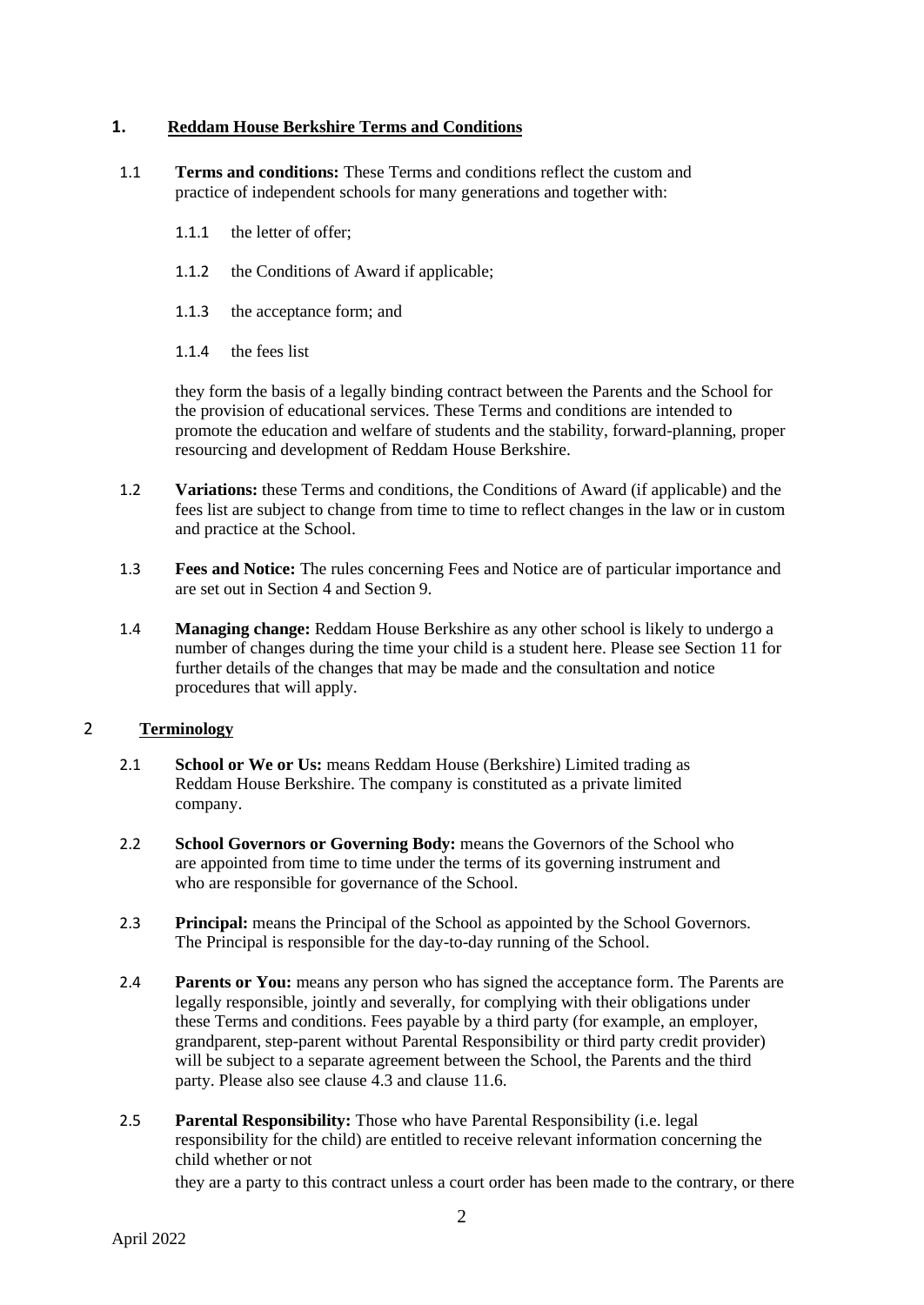are other reasons which justify withholding information to safeguard the best interests and welfare of the child.

2.6 **Student:** means the child named on the acceptance form. The age of the Student will be calculated in accordance with British custom.

### 3 **Admission and entry to the School**

- 3.1 **Registration and Admission:** Applicants will be considered as candidates for Admission and Entry to the School when the application form has been completed and returned to us and the non-returnable Registration Fee paid. Admission will be subject to the availability of a place and the Student and the Parents satisfying the admission requirements at the relevant time. The admissions requirements are set out in the School's Admissions Policy current at the time and published on the School's website. **Admission** occurs when the Parents accept the offer of a place. **Entry** occurs on the date when the Student attends the School for the first time under these Terms and conditions.
- 3.2 **Ethos and character:** The School is currently registered as a mainstream day and boarding school for boys and girls aged from 3 months to 18 years comprising:
	- 3.2.1 Early Learning School a school for students aged between 3 months and 4 years; and
	- 3.2.2 Reddam House Berkshire a school for students aged between 4 and 18 years.

The School is designated as a Church of England school, has an inter/ non- denominational ethos and welcomes staff and children from many different ethnic groups, backgrounds and creeds.

- 3.3 **Offer of a place and deposit:** A deposit (**Acceptance Deposit**) as shown on the fees list for the relevant year will be payable when the Parents accept the offer of a place. The Acceptance Deposit will be retained in the general funds of the School until the Student leaves and will be repaid by means of a credit without interest to the final payment of Fees or other sums due to the School on leaving, unless stated otherwise in these Terms and conditions. See also clause 9.5.
- 3.4 **Additional Deposit:** For reasons of administration, the right is reserved to require payment by parents of an additional deposit (**Additional Deposit**), as shown on the fees list for the relevant year, in the case of a Student whose normal residence is outside the United Kingdom. The Additional Deposit will be retained in the general funds of the School until the Student leaves and will be repaid by means of a credit without interest to the final payment of Fees or other sums due to the School on leaving, unless stated otherwise in these Terms and conditions. See also clause 9.5.
- 3.5 **Immigration:** The School currently holds a Child Student sponsor licence. The Parents must inform the Head of Admissions when returning a completed application form or at any other time if their child requires sponsorship from the School in order to obtain a visa to study at the School. It shall be the Parents' responsibility at all times to ensure that their child has the appropriate immigration permission to live in the United Kingdom and to study at this School and the Parents shall permit the School to take and retain copies of all documentation required to be kept by the School in order to comply with its duties as a Child Student sponsor, including passport, visa, vignette and /or biometric resident permit of the child and, where necessary, the Parents. The Parents shall immediately inform the School of any intended or actual change in the Child's accommodation arrangements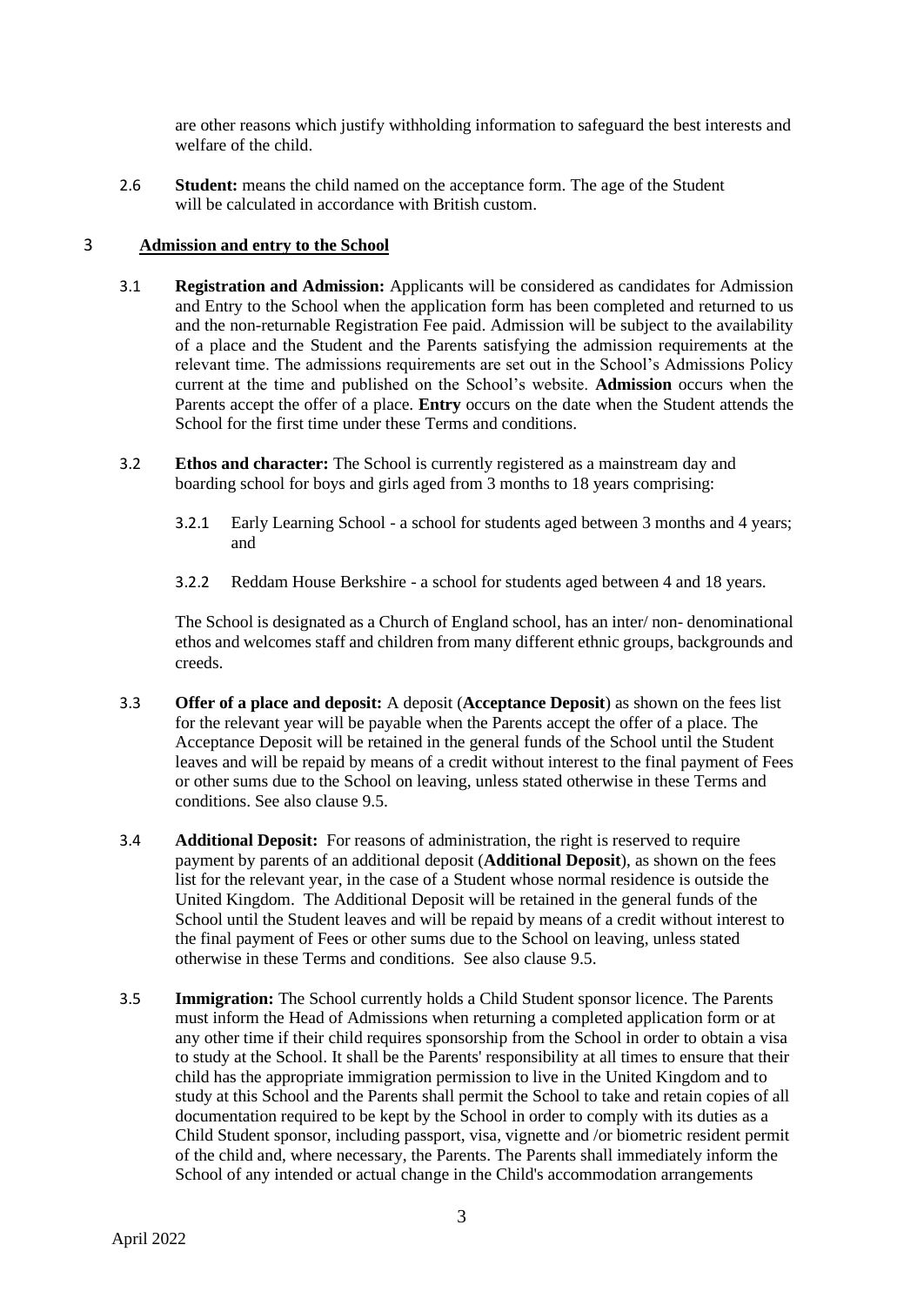during their period of sponsorship. See also see clause 9.15.

## 4 **Fees**

- 4.1 **Fees:** may include alone or in combination any of the Registration Fee, the Acceptance Deposit, the Additional Deposit tuition fees, boarding fees, fees for extra tuition, other extras such as house charges, clothing and equipment, photographs or other items ordered by the Parents or the Student or charges arising in respect of educational visits, or damage where the Student alone or with others has caused wilful loss or damage to School property or the property of any other person (fair wear and tear excluded), or bank charges arising from default in Fees payment or late payment charges if incurred.
- 4.2 **Payment of Fees:** The Parents jointly and severally agree to pay the Fees applicable to each Term directly to the School. Fees for each Term are due and payable as cleared funds before the commencement of the School Term to which they relate. If an item on the fees invoice is under query, the balance of that fees invoice must be paid. The School reserves the right to refuse a payment if it is not satisfied as to the identity of the payer or the source of the funds.
- 4.3 **Payment of Fees by a third party:** An agreement with a third party to pay the Fees or any other sum due to the School does not release the Parents from liability if the third party defaults and does not affect the operation of any other of these Terms and conditions unless an express release has been given in writing, signed by the School Business Manager. The School reserves the right to refuse a payment from a third party.
- 4.4 **Indemnity:** If the School is required to pay all or part of any sum received from a third party credit provider on behalf of the Parents, the Parents shall indemnify the School against all losses, expenses (including legal expenses) and interest suffered or incurred by theSchool.
- 4.5 **Refund or waiver:** Save where there is a legal liability including liability under a court order or under the provisions of this agreement to make a refund or reduction Fees will not be refunded, reduced or waived if:
	- 4.5.1 the Student is absent through illness; or
	- 4.5.2 a Term is shortened or a vacation extended; or
	- 4.5.3 the Student is released home before or after public examinations or otherwise before the normal end of a Term; or
	- 4.5.4 the School is temporarily closed due to adverse weather conditions; or
	- 4.5.5 for any reason other than exceptionally and at the sole discretion of the Principal in a case of genuine hardship.

See also Section 10 for information about events beyond the control of the parties.

<span id="page-3-0"></span>4.6 **Exclusion for non-payment:** The School may exclude the Student on written notice if at any time Fees are overdue for payment or if the Parents fail to provide information reasonably requested by the School about the identity of the payer of any Fees or the source of the funds. If the Student is excluded for a period of 28 days, s/he will be deemed withdrawn without Notice and a Term's Fees in lieu of Notice will be payable in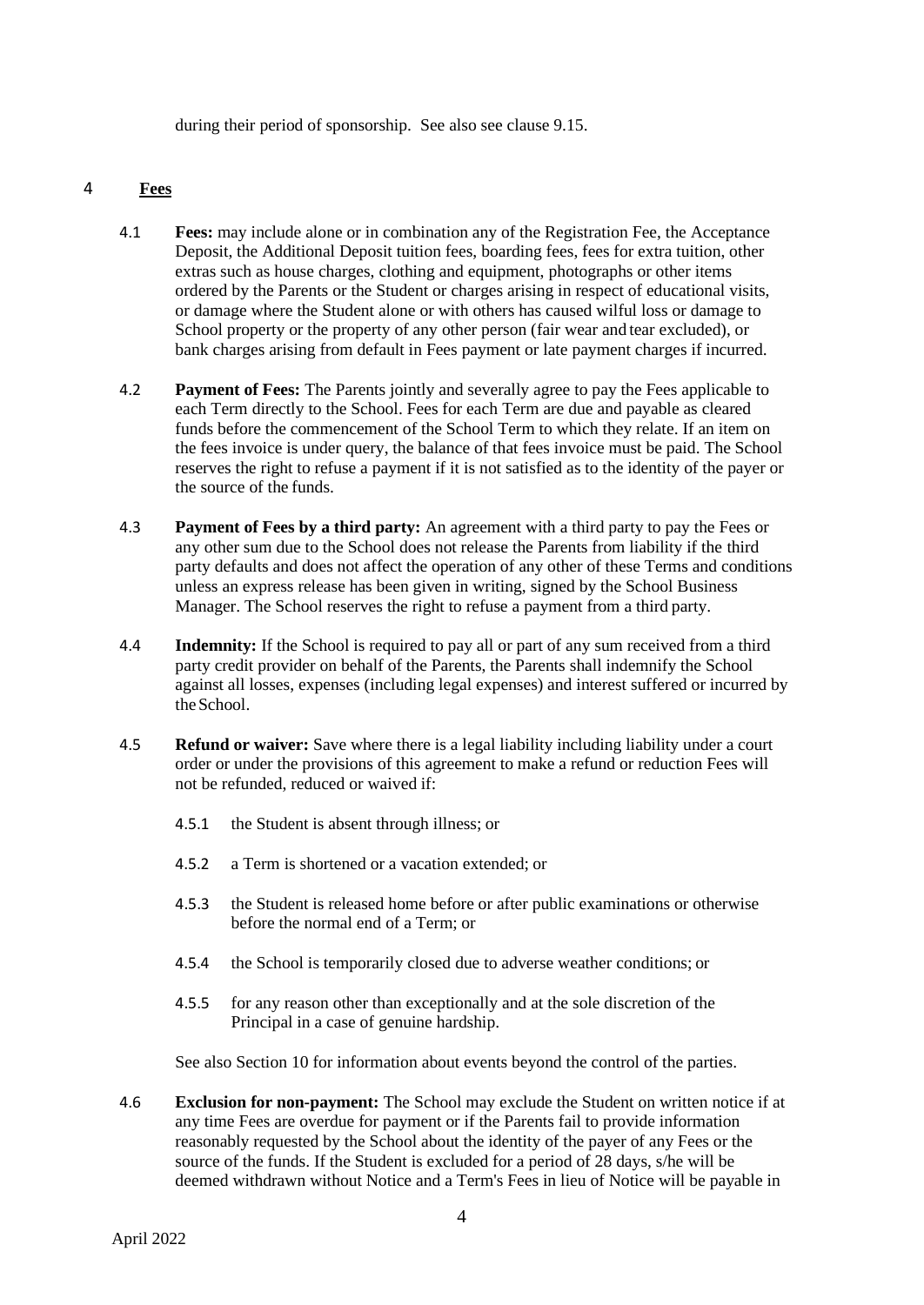accordance with Section 9. Exclusion in these circumstances is not a disciplinary matter and the right to a Governors' Review will not normally arise. The School may withhold any information, character references or property while Fees remain overdue where it is lawful to do so.

4.7 **Late payment:** Save where alternative provisions for the payment of interest are contained in a separate consumer credit agreement made between the Parents and the School, simple interest may be charged on a day-to-day basis on Fees which are unpaid. The rate of interest charged will be at up to 1.5% per month accruing on a daily basis. The Parents shall also be liable to pay all costs, fees, disbursements and charges including legal fees and costs

reasonably incurred by the School in the recovery of any unpaid Fees regardless of the value of the School's claim.

- 4.8 **Part-payment:** Any sum tendered that is less than the sum due and owing may be accepted by the School on account only. Late payment charges may be applied to any unpaid balance of Fees, as set out in clause 4.7.
- 4.9 **Appropriation:** Payments will usually be allocated by the School to the earliest balance on the Fees account. The Parents agree that a payment made in respect of one child may also be appropriated by the School to the unpaid account of any other child of the Parents.
- 4.10 **Instalment arrangements:** An agreement by the School to accept payment of current and / or past and /or future Fees by instalments is concessionary and will be subject to separate agreement(s) between the Parents and the School. Where there are inconsistencies between these Terms and conditions and those of any instalment agreement or invoice issued by the School to the Parents (as applicable), the Terms and conditions of the instalment agreement or the invoice shall prevail.
- 4.11 **Scholarships:** Every scholarship or other award or concession is a discretionary privilege, subject to high standards of attendance, diligence and behaviour on the Student's part and to the Parents treating the School and its staff reasonably. The terms on which such awards are offered and accepted will be notified to the Parents at the time of offer. Any value attached to a scholarship shall be deducted from Fees before any other concession is calculated or assessed. A copy of the School's Scholarship Brochure and Application policy is available on the School's website.
- 4.12 **Fees increases:** Fees are reviewed annually and are subject to increase from time to time. If the Parents receive less than a Term's notice of a Fees increase they may give to the School written Notice of Withdrawal of the Student within 21 days and will not be liable to pay Fees in lieu of Notice and the Acceptance Deposit and Additional Deposit, if paid, will be refunded without interest less any sums owing to the School.
- 4.13 **Information about Fees:** The Parents acknowledge that the School may make enquiries of the Student's previous schools for confirmation that all sums due and owing to such schools have been paid. The Parents also acknowledge that the School may inform any other school or educational establishment to which the Student is to be transferred if any Fees of this School are unpaid.
- 4.14 **Identity of Fees payer:** From time to time the School may need to obtain satisfactory evidence of the identity of a person who is paying Fees, such as sight of a passport.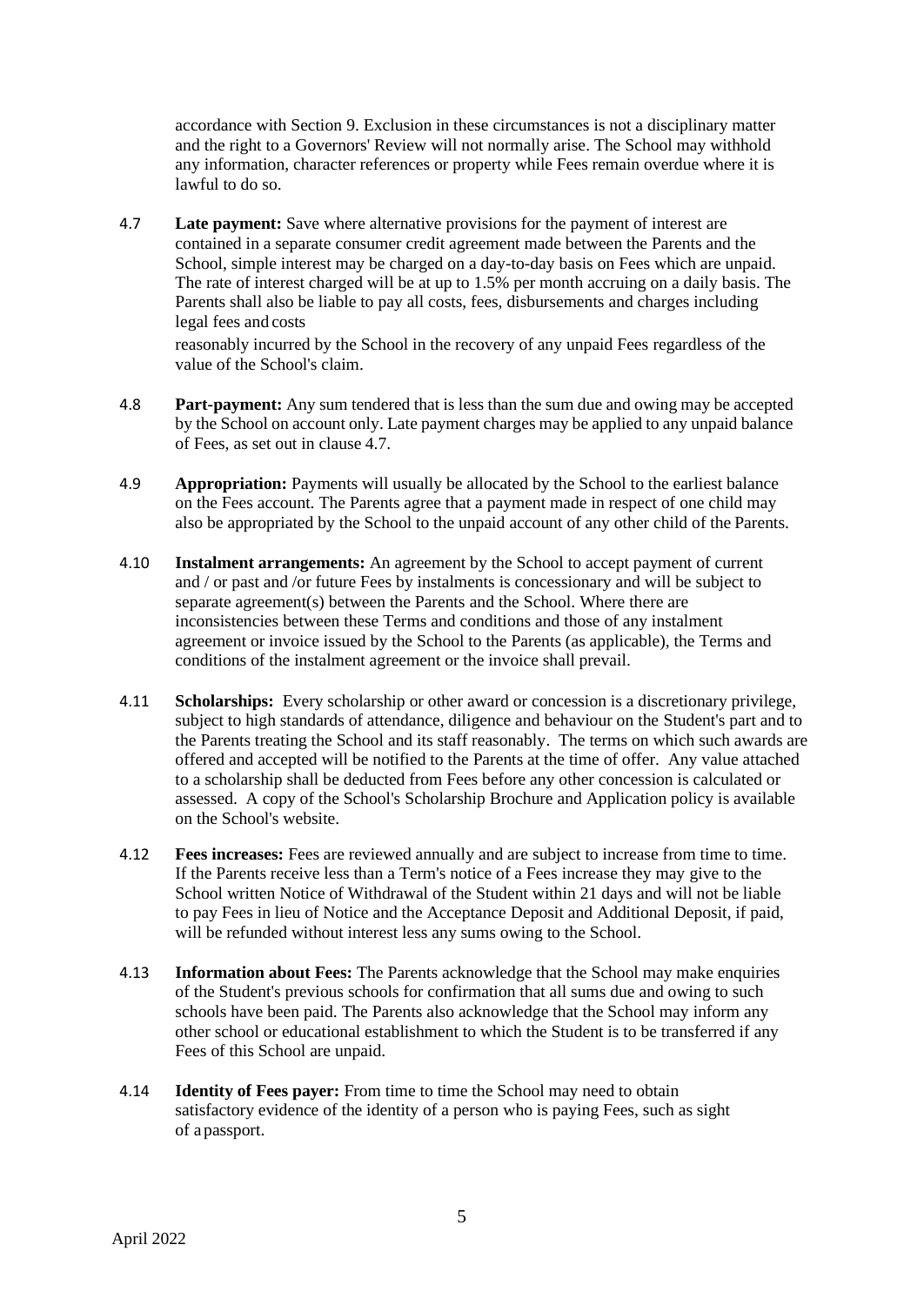## 5 **Educational matters**

- 5.1 **Provision of education:** The School will do all that is reasonable to provide an educational environment and teaching of a range, standard and quality which is suitable for each Student and to provide education to at least the standard required by law in the particular circumstances. The School will exercise reasonable care and skill in providing educational services for the Student but cannot guarantee that the Student will achieve his / her desired examination results or that results will be sufficient to gain entry to other educational establishments.
- 5.2 **Organisation of the curriculum:** We reserve the right to organise the curriculum and its delivery in a way which, in the professional judgement of the Principal, is most appropriate to the School community as a whole. This may be by online or other forms of remote teaching. The curriculum includes teaching which actively promotes the fundamental British values of democracy, the rule of law, individual liberty, and mutual respect for and tolerance of those with different faiths and beliefs. We will endeavour to inform the Parents of significant changes to the curriculum and the reasons for them as soon as practicable. If the Parents have specific requirements or concerns about any aspect of the Student's education or progress they should contact the Student's tutor, or other appropriate member of staff, as soon as possible, or contact the Principal in the case of a serious concern.
- 5.3 **Progress reports:** The School shall monitor the Student's progress and shall report regularly to the Parents by means of grades, full written reports and consultation / parents' meetings.
- 5.4 **Sex education:** The Student will receive health and life skills education including relationships and/or sex education appropriate to his / her age in accordance with the curriculum from time to time unless the Parents have given formal notice in writing that they do not wish the Student to take part in this aspect of the curriculum. The Student cannot be withdrawn from relationships education.
- 5.5 **Public examinations:** The Principal may, after consultation with the Parents and the Student, decline to enter the Student's name for a public examination if, in the exercise of his / her professional judgement, the Principal considers that by doing so the Student's prospects in other examinations would be impaired and / or if the Student has not prepared for the examination with sufficient diligence, for example, because the Student has not worked or revised in accordance with advice or instruction from his / her tutors.
- 5.6 **Reports and references:** Information supplied to the Parents and others concerning the progress and character of the Student, and about examinations, further education and career prospects, and any references shall be given conscientiously and with all due care and skill but otherwise without liability on the part of the School.
- 5.7 **Learning difficulties:** The School shall do all that is reasonable to detect and deal appropriately with a learning difficulty which is considered to be a "special educational need". The School staff are not, however, qualified to make a diagnosis of conditions such as those commonly referred to as dyslexia, or of other learning difficulties.
- 5.8 **Screening for learning difficulties:** The screening tests available to schools are indicative only: they are not infallible. The Parents will be notified if a screening test indicates that the Student may have a learning difficulty. A formal assessment can be arranged by the School at the Parents' expense or by the Parents themselves. The parents agree to cooperate fully with any investigation of the Student's educational needs and any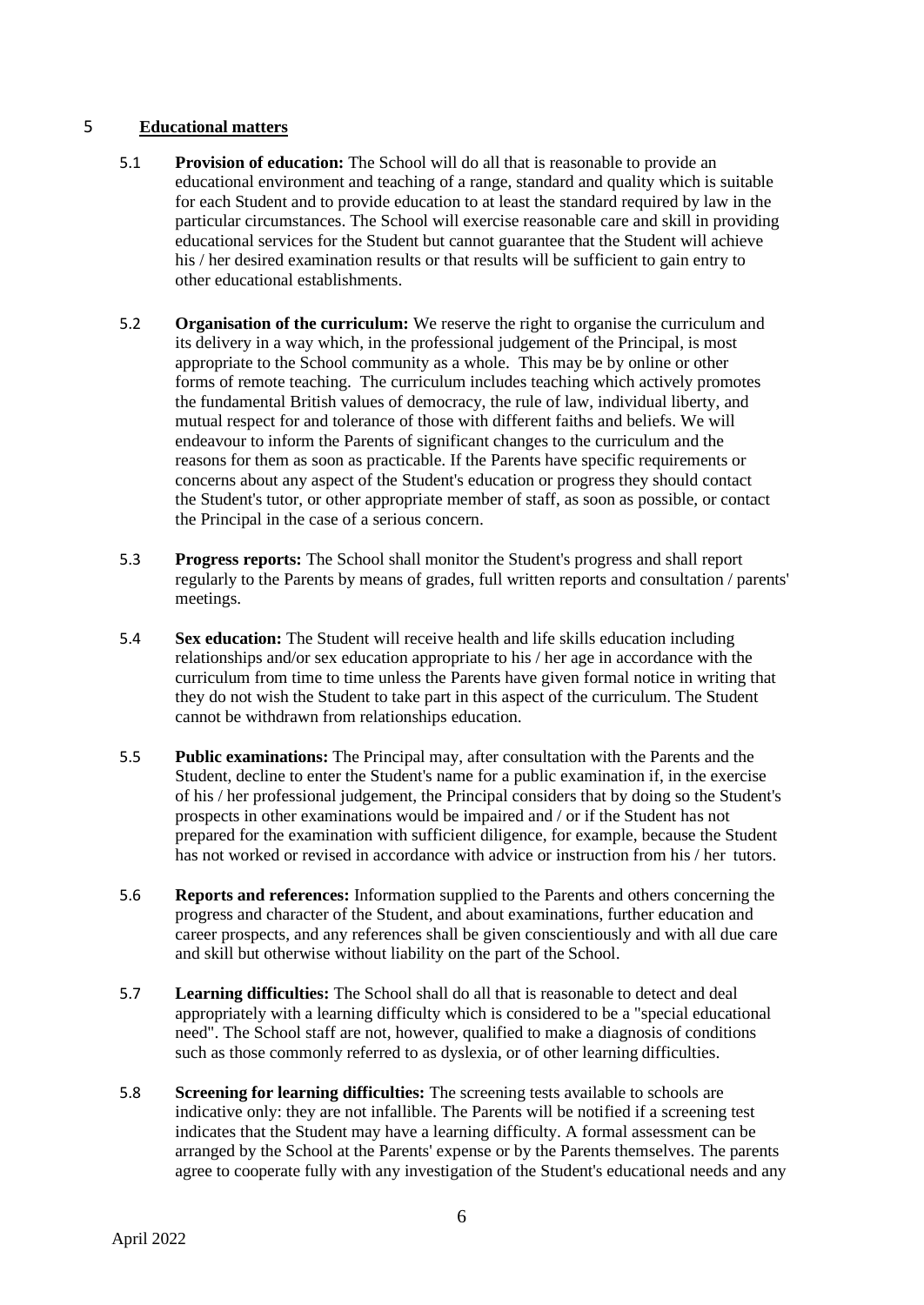refusal to do so may be regarded as unreasonable behaviour. See also clause [8.12.3.](#page-13-0)

- 5.9 **Information about learning difficulties:** The Parents shall notify the Principal when completing the School's Confidential Information Form and subsequently in writing if any times they are aware or suspect that the Student has a learning difficulty and the Parents must provide the School with copies of all written reports and other relevant information. The Student's place will be cancelled, or, once the Student has started, the Parents will be asked to withdraw the Student, without further charge if, in the professional judgement of the Principal and after consultation with the Parents and with the Student (where appropriate), the School is unable to provide adequately for the Student's special educational needs. The School reserves the right to charge for the provision of additional teaching where it is lawful to do so.
- 5.10 **Moving up the School:** It is assumed that if the Student satisfies the relevant criteria at the time s/he will progress through the School and will ultimately complete Year 13. The relevant criteria are indicated in a range of policies including the Admissions Policy. The Parents will be consulted before the end of the Spring Term if there appears to be any reason why the Student may be refused a place at the next year of the School. Unless the Student is leaving at the end of Year 13 the Parents must give a Term's Notice in writing (i.e. before the start of the Summer Term) in accordance with the provisions about Notice in Section 9 below if they do not intend the Student to proceed to the next stage of the School, or a Term's Fees in lieu of Notice will be payable.
- 5.11 **Intellectual property:** Where the Student creates a copyright work, including where the work is created jointly with a member of staff or another Student, the School may use that work for the purpose of promoting the interests of the School, including exhibiting it, publishing it in the School magazine or putting it or a copy of it on the School's intranet or public website.
- 5.12 **Student's work:** The Parents consent for themselves and (so far as they are entitled to do so) on behalf of the Student, to the School retaining the Student's original work until, in the professional judgement of the Principal, it is appropriate to release the work to the Student. Certain coursework may have to be retained for longer than other work in order to reduce the risk of cheating. This does not prejudice the Student's or the Parents' right to access their personal data under data protection law. We will take reasonable care to preserve the Student's work undamaged but cannot accept liability for loss or damage caused to this or any other property of the Student by factors outside the direct control of the Principal orstaff.
- 5.13 **Consent for educational visits:** A variety of educational visits will be provided for the Student. Parents will be provided with relevant information in advance of educational visits. Unless Parents specifically notify the School in writing that they do not wish the Student to take part in a specific educational visit, by signing the acceptance form or agreeing to be bound by these Terms and conditions the Parents consent to the Student taking part in all educational visits. These include:
	- 5.13.1 off-site activities involving students aged 5 or under; or
	- 5.13.2 visits (including overnight or residential stays) which take place during the weekends or school holidays; or
	- 5.13.3 non- routine off-site activities and sporting fixtures which extend beyond the normal start and finish of the school day; or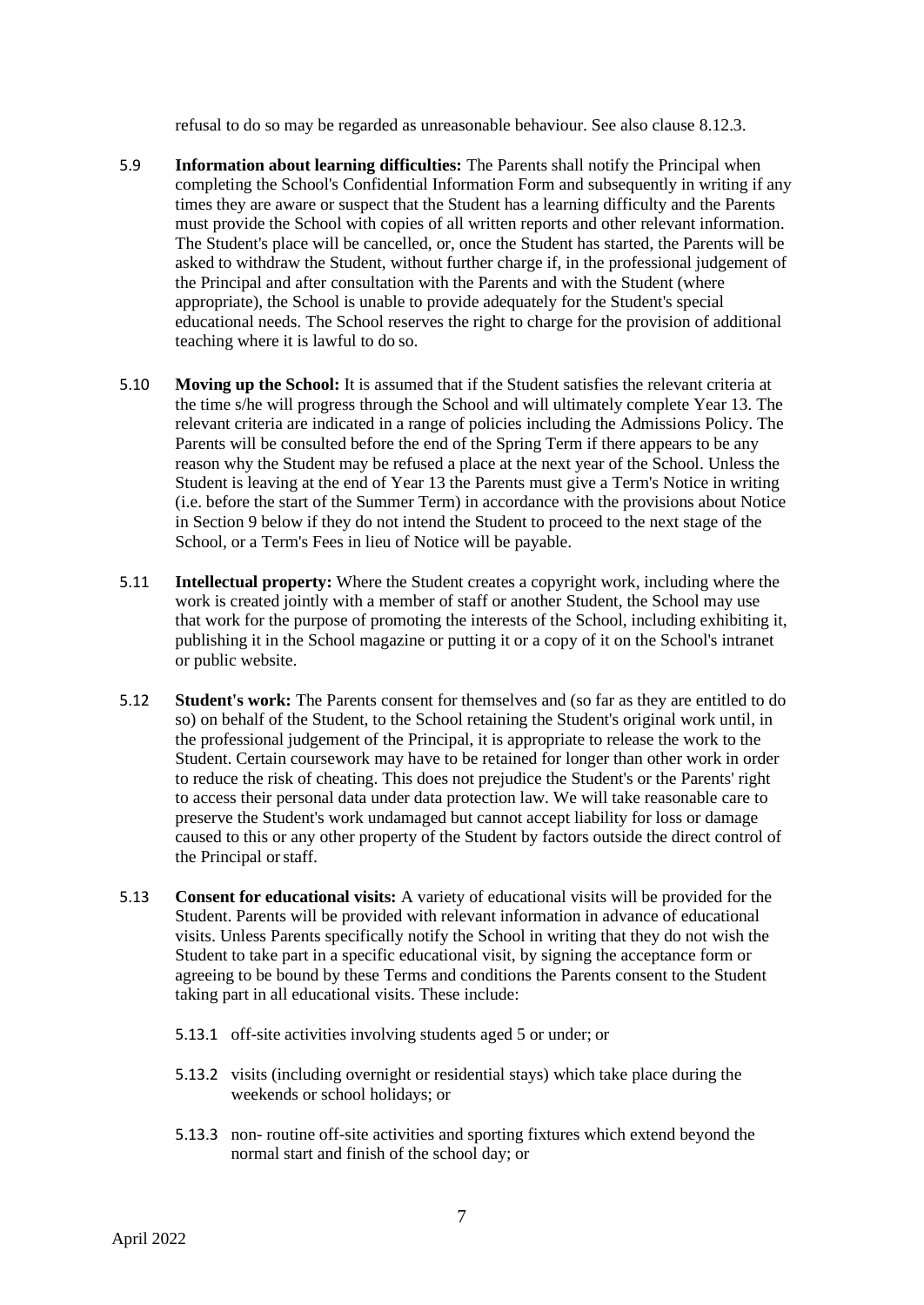5.13.4 adventure activities which may take place at any time.

The Parents agree that the Student shall be subject to School discipline in all respects whilst engaged in an educational visit.

5.14 **The cost of educational visits:** The School will advise the Parents in advance of any additional costs associated with an educational visit, including those visits described in clause 5.13.1 to 5.13.4 above. The cost of such a visit will be payable in advance and may be subject to a separate agreement. All additional costs (such as medical costs, taxis, air fares, or professional advice) incurred to protect the Student's safety and welfare, or to respond to breaches of discipline, will be added to the fees invoice. The School reserves the right to prevent the Student from taking part in an educational visit while overdue Fees remain unpaid.

# 6 **Pastoral care**

- 6.1 **The School's commitment:** We will do all that is reasonable to safeguard and promote the Student's welfare and to provide pastoral care to at least the standard required by law in the particular circumstances. We will respect the Student's human rights and freedoms which must, however, be balanced with the lawful needs and rules of the School community and the rights and freedoms of others. The Parents agree that the Principal has the right to require the Student to remain away from the School temporarily at the home of his / her Parents or education guardian:
	- 6.1.1 pending the outcome of an investigation (please see also clause 8.5 below); or
	- 6.1.2 if the Principal considers that the Student's presence at the School presents a risk to him / her or to any other student.
- 6.2 **Complaints:** Any expression of dissatisfaction about action taken, or a lack of action by the School where the Parents seek action by Us must be notified to the School as soon as practicable. Parents will remain courteous and respectful at all times in their dealings with the School regardless of any complaint. A copy of the School's complaints procedure can be supplied on request. See also clause 8.17.
- 6.3 **Student's rights:** The Student, if of sufficient maturity and understanding, has certain legal rights that the School must observe. These include the right to give or withhold consent in a variety of circumstances and certain rights to confidentiality and, usually, the right to have contact with his / her parents. If any conflict of interest arises between the Parents and the Student, the rights of, and duties owed to, the Student will in most cases take precedence over the rights of, and duties owed to, the Parents.
- 6.4 **Principal's authority:** The Parents authorise the Principal to take and / or authorise in good faith all decisions which the Principal considers on proper grounds will safeguard and promote the Student's welfare. Please see Section 7 below.
- 6.5 **Ethos:** The ethos of the School is to foster good relationships between students and between members of staff and students. Bullying, harassment, victimisation and discrimination will not be tolerated. The School and its staff will act fairly in relation to the Student and the Parents and We expect the same of the Student and the Parents in relation to the School or itsstaff.
- 6.6 **Physical contact:** The Parents consent to such physical contact with the Student:
	- 6.6.1 as may accord with good practice; or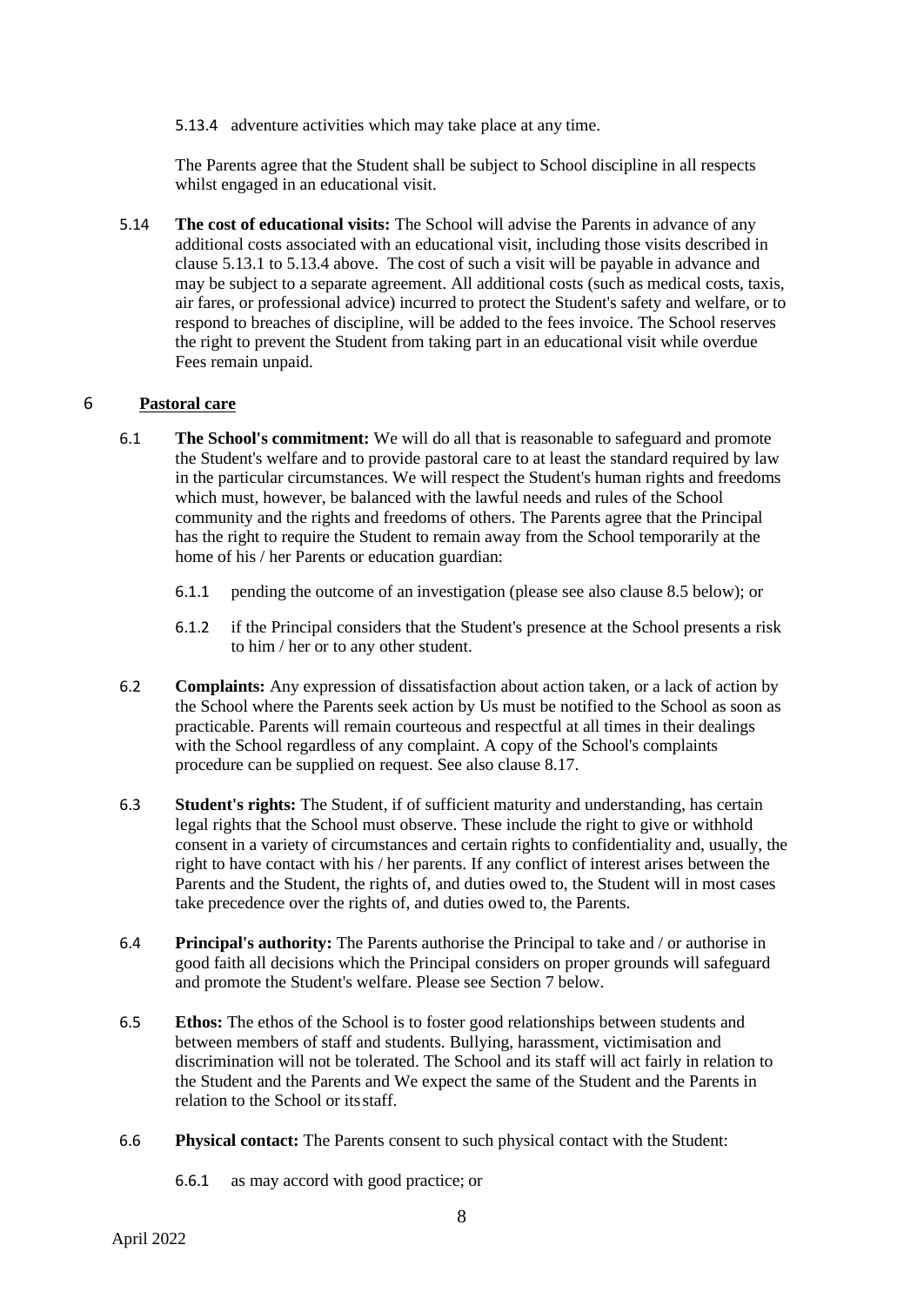- 6.6.2 as may be appropriate and proper for teaching and instruction; or
- 6.6.3 for providing comfort to the Student in distress; or
- 6.6.4 to maintain safety and good order; or
- 6.6.5 in connection with the Student's health and welfare.

The Parents also consent to the Student participating in contact and non-contact sports and other activities as part of the normal School programme or extra-curricular programme. The Parents acknowledge that while the School will provide appropriate supervision the risk of injury cannot be eliminated.

- 6.7 **Disclosures:** The Parents must, as soon as possible, disclose to the School in confidence:
	- 6.7.1 any known medical condition, health problem or allergy affecting the Student;
	- 6.7.2 any history of a learning difficulty on the part of the Student or any member of his / her immediate family;
	- 6.7.3 any disability, special educational need or any behavioural, emotional difficulty and / or social difficulty on the part of the Student;
	- 6.7.4 any family circumstances, court proceedings including involvement from Children's Social Services or the Police, or any court order which might affect the Student's welfare or happiness;
	- 6.7.5 any significant concerns about the Student's safety;
	- 6.7.6 any significant change in the financial circumstances of the Parents; and
	- 6.7.7 if it is the Parents' intention that the Student is to be cared for and accommodated by someone who is not a close relative for a period of 28 days or more except when the Student is boarding at the School.
- 6.8 **Confidentiality:** The Parents authorise the Principal to override their own and (so far as they are entitled to do so) the Student's rights to confidentiality, and to impart confidential information on a need-to-know basis where necessary to safeguard or promote the Student's welfare or to avert a perceived risk of serious harm to the Student or to another person at the School. In some cases, members of staff may need to be informed of any particular vulnerability the Student may have.

The School reserves the right to monitor the Student's use of:

6.8.1 email;

- 6.8.2 the internet; and
- 6.8.3 mobile electronic devices.

See also the School's policy on acceptable use of IT.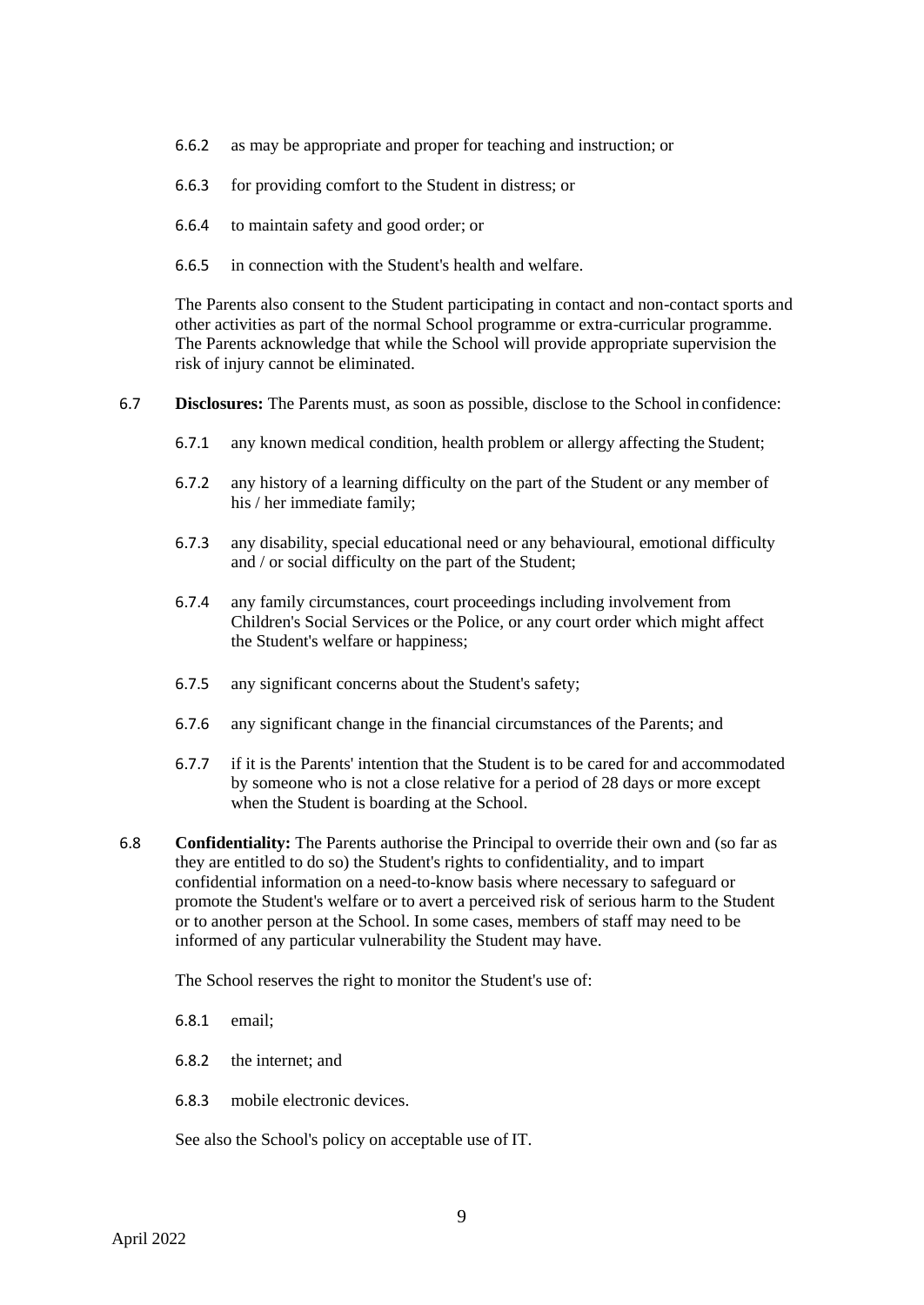- 6.9 **Special precautions:** The Principal needs to be aware of any matters that are relevant to the Student's safety and security. The Principal must therefore be notified in writing immediately of any court orders or situations of risk in relation to the Student for whom any special safety precautions may be needed. The Parents may be excluded from School premises if the Principal, acting in a proper manner, considers such exclusion to be in the best interests of the Student or any other member of the School community.
- 6.10 **Leaving School premises:** The School will do all that is reasonable to ensure that the Student remains in the care of the School during School hours but We cannot accept responsibility for the Student if s/he leaves School premises in breach of School's expectations. The School is not legally entitled to prevent a Student aged 16 years or over from leaving School premises during School hours.
- 6.11 **Residence during Term time:** The Student, except when boarding, is required during Term time, and at weekends, exeats (permitted periods of time away from the School) and half term, to live with the Parents or a legal guardian or with an education guardian acceptable to the School. Short-term boarding, charged as an extra, can be provided during Term time for the Student where accommodation arrangements have broken down. The Principal must be notified in writing immediately if the Student will be residing during Term time under the care of someone other than the Parents or his / her education guardian.
- 6.12 **Communications from the Parents:** Communications or instructions from one of the Parents or any person with Parental Responsibility shall be deemed by the School to be received from both Parents unless there is clear evidence of a contrary view. This requirement does not apply to the giving of Notice for the Cancellation of the place or the Withdrawal of the Student from the School. Those persons who are required to consent to or to give Notice of Cancellation or Withdrawal are set out in clause 9.2.
- 6.13 **Absence of the Parents:** When both the Parents will be absent from the Student's home overnight or for a 24 hour period or longer, the Principal must be told in writing the name, address and telephone number for 24 hour contact with the adult who will have the care of the Student.
- 6.14 **Education guardians:** The Parents if resident outside the United Kingdom must before Entry appoint an education guardian for the Student in the United Kingdom who has been given legal authority to act on behalf of the Parents in all respects and to whom the School can apply for authorities when necessary. The School can accept no responsibility for the Student when s/he is in the care of the Parents or the education guardian. The Parents or the education guardian must make holiday arrangements, including travel to and from the School, in advance. The responsibility for choosing an appropriate education guardian rests solely with the Parents. The Parents are responsible in each case for satisfying themselves as to the suitability of an education guardian. The Parents shall immediately on appointment provide the School with up to date contact details for the appointed education guardian and shall immediately notify the School of any changes to those details. The Parents shall upon request provide such further information to the School as it reasonably requires to satisfy itself that the proposed appointment and or arrangements are suitable. Failure to provide such information upon request may constitute unreasonable behaviour. See clause [8.12.3.](#page-13-0)
- 6.15 **Photographs or images (including video recordings):** The School may obtain and use photographs or images (including video recordings) of the Student for:
	- 6.15.1 use in the School's promotional material such as the prospectus, the website or social media;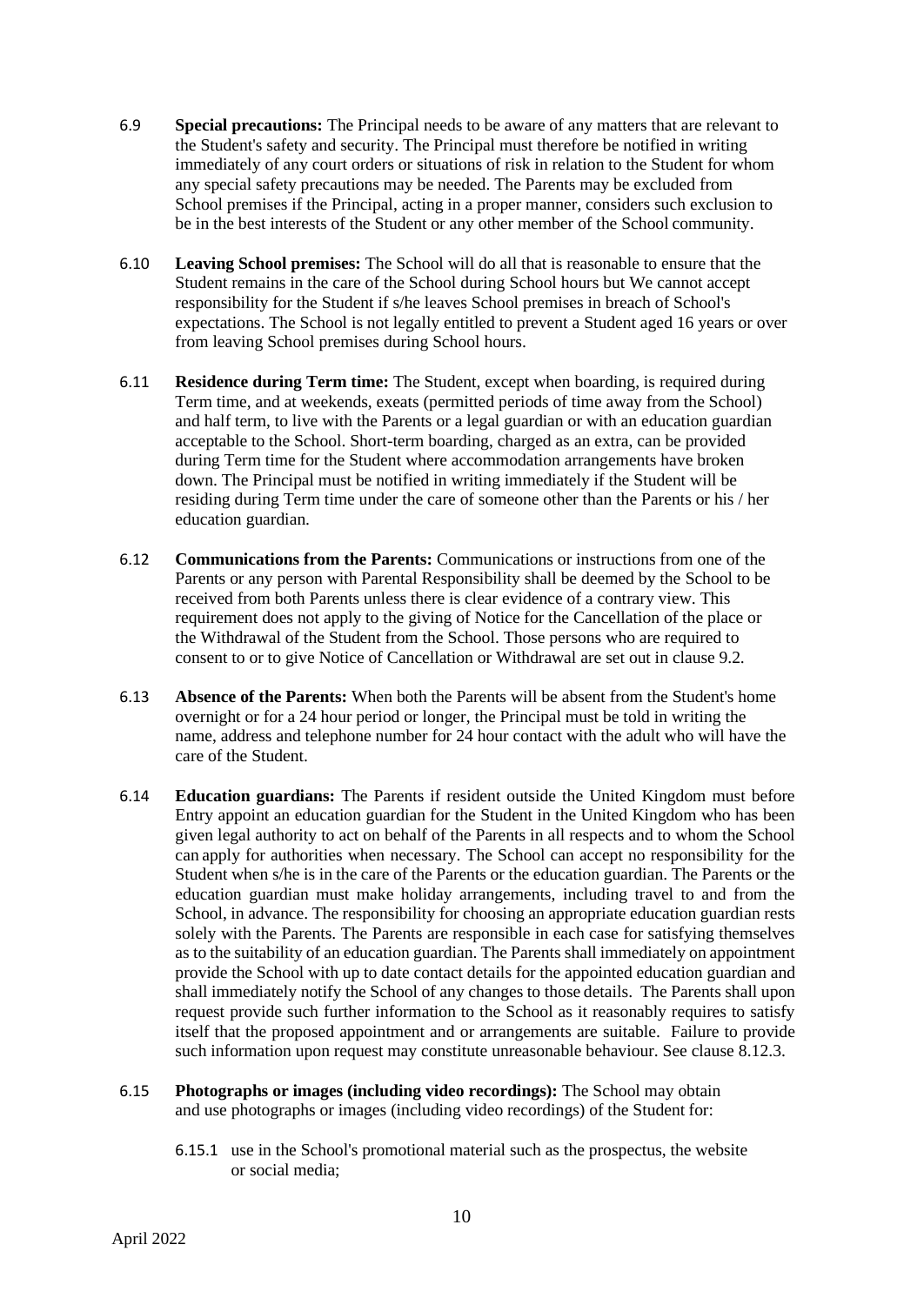- 6.15.2 press and media purposes; or
- 6.15.3 educational purposes as part of the curriculum or extra-curricular activities.

Please see the privacy notice for more information about how the School uses photographs and videos of students. The School may seek specific consent from the Parents before using a photograph or video recording of the Student where the School considers that the use is more privacy intrusive. Where the Student is of sufficient maturity (usually when aged 12 years or older) We may seek the Student's specific prior consent in addition to or instead of the Parents' consent. We would not disclose the home address of the Student alongside a photograph or video without the Parents' consent.

- 6.16 **Request for confidentiality:** The Parents may ask Us to keep information about the Student confidential. For example, You may ask Us to not use photographs of the Student in promotional material or ask Us to keep the fact that the Student is on the School roll confidential. If the Parents would like information about the Student to be kept confidential, they must immediately contact the Principal in writing, requesting an acknowledgment of their letter.
- 6.17 **Transport:** The Parents consent to the Student travelling by any form of public transport and / or in a motor vehicle driven by a responsible adult who is duly licensed and insured to drive a vehicle of that type.
- 6.18 **Student's personal property:** The Student is responsible for the security and safe use of all his / her personal property including money, mobile electronic devices, locker keys, watches, computers, musical instruments and sports equipment, and for property lent to them by the School.
- 6.19 **Insurance:** The Parents are responsible for insurance of the Student's personal property whilst at School or on the way to and from School or any School-sponsored activity away from School premises.
- 6.20 **School's liability:** Unless negligent or guilty of some other wrongdoing causing injury, loss or damage, the School does not accept responsibility for accidental injury or other loss caused to the Student or the Parents or for loss or damage to property.

# 7 **Health and medical matters**

- 7.1 **Medical declaration:** Before the Student enters the School the Parents will be asked to complete a Medical Information and Consent Form concerning the Student's health and must inform the Principal in writing if the Student develops any known medical condition, health problem or allergy, or will be unable to take part in games or sporting activities, or has been in contact with anyone with an infectious or contagious disease.
- 7.2 **Medical care:** If a boarder the Student must be registered on the list of the School's local GP surgery while a Student at the School, unless the School agrees otherwise. The Parents must comply with the recommendations of the doctor in the School's local GP surgery or the School Nurse (as appropriate) which may include a reasonable decision to release the Student home or to his / her education guardian when s/he is unwell.
- 7.3 **Student's health:** The Principal may at any time require a medical opinion or certificate as to the Student's general health where the Principal considers it necessary as a matter of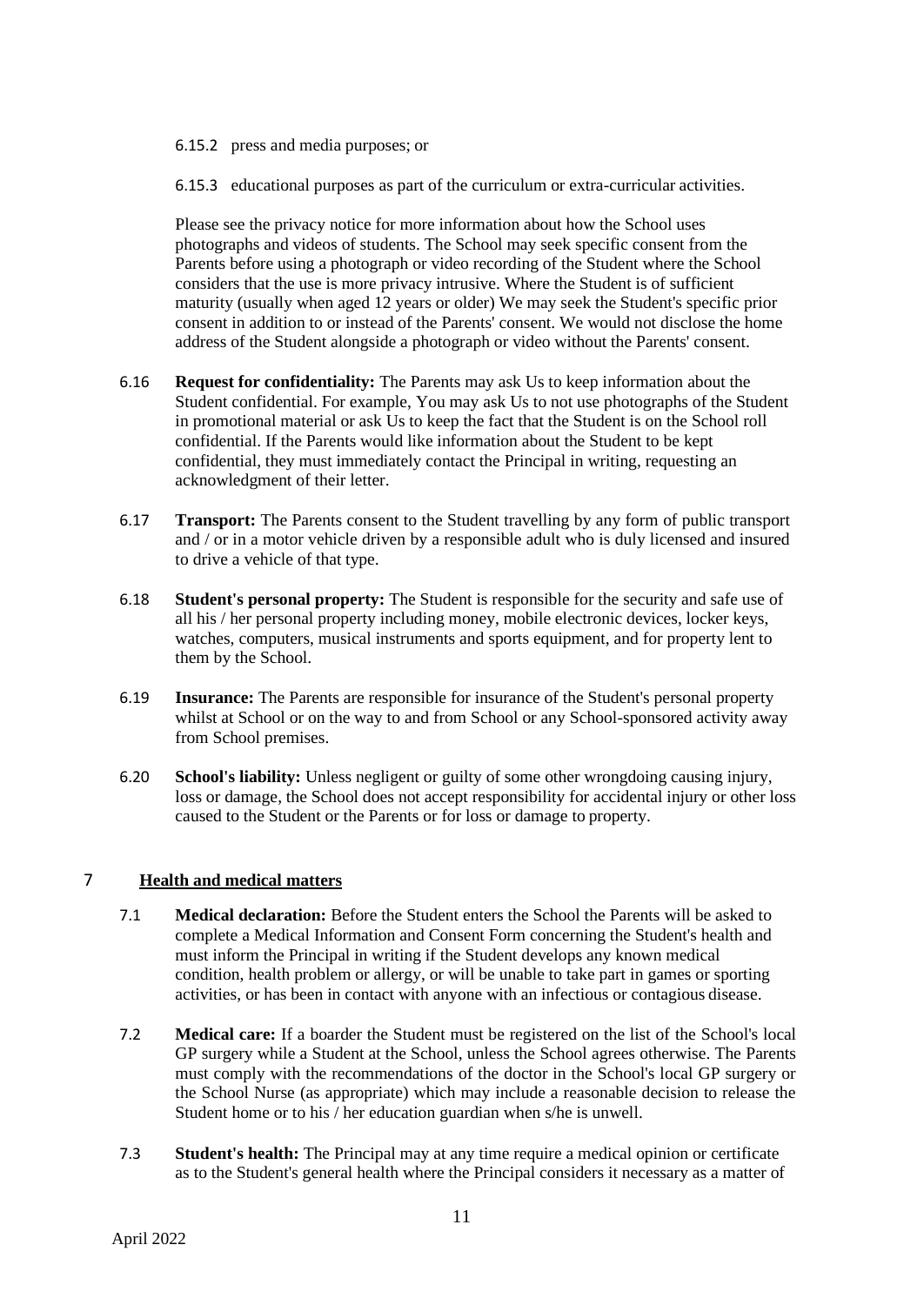professional judgement in the interests of the Student and / or the School community. The Student if of sufficient age and maturity is entitled to insist on confidentiality which can be overridden in the Student's own interests or where necessary for the protection of other members of the School community.

- 7.4 **Medical information:** Throughout the Student's time as a member of the School, the School Nurse or the doctor in the School's local GP surgery (as appropriate) shall have the right to disclose confidential information about the Student if it is considered to be in the Student's own interests or necessary for the protection of other members of the School community. Such information will be given and received on a confidential, need-to-know basis.
- 7.5 **Emergency medical treatment:** The Parents authorise the Principal to consent on their behalf to the Student receiving emergency medical treatment where certified by an appropriately qualified person as necessary for the Student's welfare and if the Parents or a second emergency contact cannot be contacted in time.

## 8 **Behaviour and discipline**

- 8.1 **School regime:** The Parents accept that the School will be run in accordance with the authorities delegated by the Governing Body to the Principal. The Principal is entitled to exercise a wide discretion in relation to the School's policies, rules and regime and will exercise those discretions in a reasonable and lawful manner, and with procedural fairness when the status of the Student is at issue. The Parents accept that the School's policies, procedures and regime may be subject to change at short notice, if in the opinion of the Principal it is deemed appropriate to do so in the circumstances prevailing at the time.
- 8.2 **Conduct and attendance:** We attach importance to courtesy, integrity, good manners, good discipline and respect for the needs of others. The Parents warrant that the Student will take a full part in the activities of the School, will attend each School day, will be punctual, will work hard, will be well-behaved and will comply with the School's expectations about the wearing of uniform and general appearance.
- 8.3 **School rules:** The School rules which apply are set out in the calendar, Parent Handbook, the School website and other documents published from time to time. The Parents are requested to read these documents carefully with the Student before they accept the offer of a place.
- 8.4 **School discipline:** The Parents accept the authority of the Principal and of other members of staff on the Principal's behalf to take all reasonable disciplinary or preventative action necessary to safeguard and promote the welfare of the Student and the School community as a whole. The School's policies on behaviour and discipline current at the time and published on the School website apply to all students at the School and at all times when the Student is in or at school (including when engaged in online or remote learning), representing the School or wearing School uniform, travelling to or from School, on School-organised trips or associated with the School at any time. The policies shall also apply at all times and places in circumstances where failing to apply this policy may affect the health, safety or wellbeing of a member of the School community or a member ofthe public, have repercussions for the orderly running of the School or bring the School into disrepute.
- 8.5 **Investigative action:** An allegation, complaint or rumour of misconduct will be investigated. The Student may be questioned and his / her belongings may be searched in appropriate circumstances. All reasonable care will be taken to protect the Student's human rights and freedoms. The Parents will be informed as soon as reasonably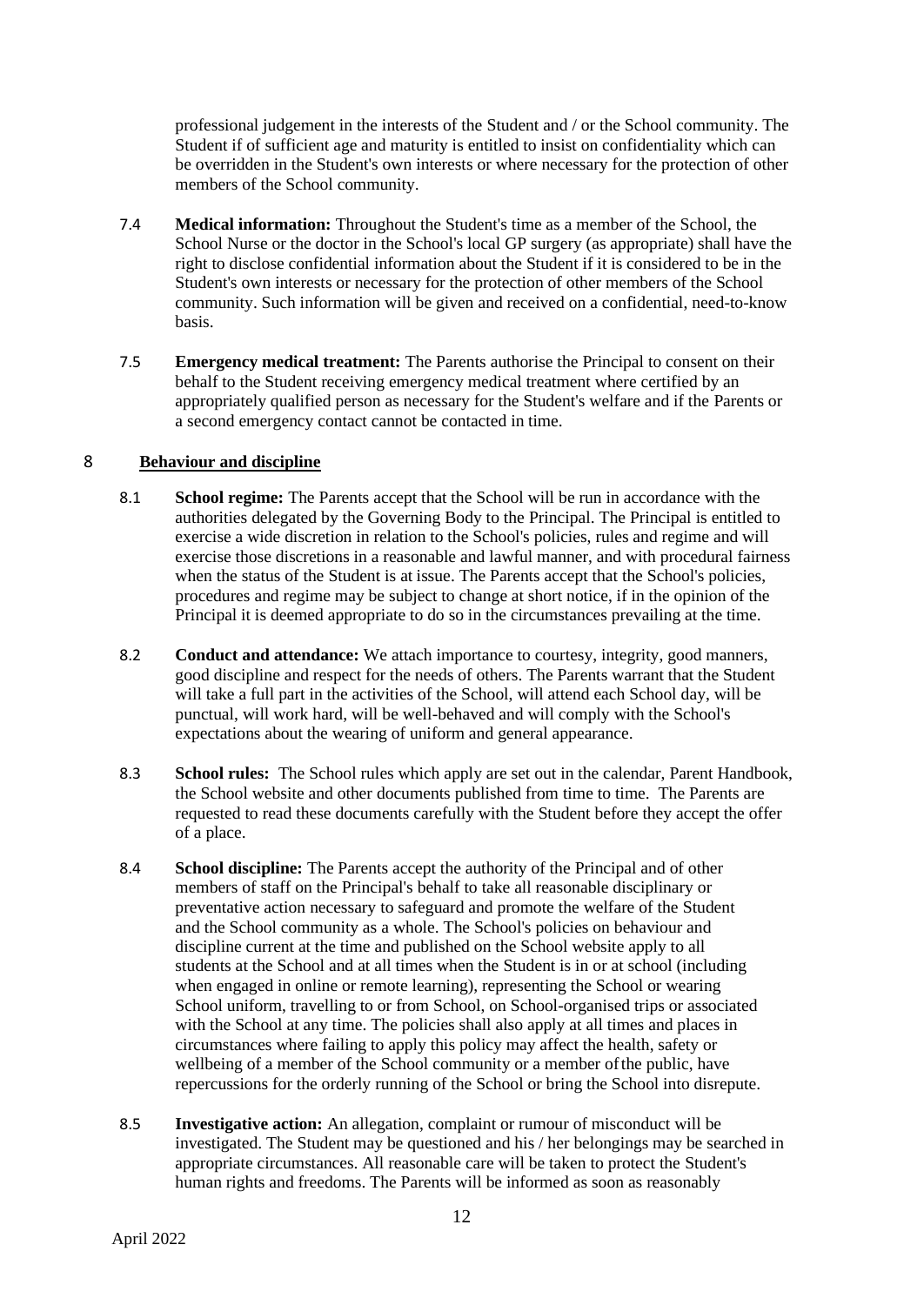practicable after it becomes clear that the Student may face formal disciplinary action, unless the School is prevented from doing so. If considered necessary, the School may make arrangements for legal representation for the Student to be funded at the Parents' expense. If under the School's disciplinary policy a disciplinary meeting with the Principal is required before a decision is taken, the School will make reasonable efforts to notify the Parents or education guardian so that they can attend. In the absence of the Parents or education guardian, the Student will be assisted by an adult (usually a teacher) of his / her choice.

- 8.6 **Divulging information:** Except as required by law, the School and its staff shall not be required to divulge to the Parents or others any confidential information or the identities of students or others who have given information which has led to the complaint or which the Principal has acquired during an investigation.
- 8.7 **Drugs and alcohol:** The Student may be given the opportunity to provide a biological sample under medical supervision if involvement with drugs is suspected, or a sample of breath to test for alcohol consumed in breach of School rules or policy. A sample or test in these circumstances will not form part of the Student's permanent medical record.
- 8.8 **Sanctions:** The School's current policies on sanctions are available to the Parents on request before they accept the offer of a place. Those policies may undergo reasonable change from time to time but will not authorise any form of unlawful activity. Sanctions may include a requirement to undertake menial but not degrading tasks on behalf of the School or external community, detention for a reasonable period, withdrawal of privileges, Suspension, or alternatively being Removal or Permanent Exclusion.
- 8.9 **Definitions of sanctions:** The definitions in this clause apply in these Terms and conditions.

**Permanent Exclusion:** means that the Student is required to leave the School permanently in circumstances described in clause 8.10.

**Removal:** means that the permanent removal of the Student from the School is required in circumstances described in clause 8.12.

**Suspension:** means that the Student is sent or released home for a limited period as a disciplinary sanction or pending the outcome of an investigation or pending a Governors' Review.

**Withdrawal:** has the meaning set out in clause 9.4.

- 8.10 **Permanent Exclusion:** The Student may be permanently excluded from the School if it is proved on the balance of probabilities that the Student has committed a very grave breach of discipline or a serious criminal offence. Permanent exclusion is reserved for the most serious breaches. The Principal shall act with procedural fairness in all such cases. The Principal's decision to permanently exclude shall be subject to a Governors' Review if requested by the Parents. The Parents will be given a copy of the Review procedure current at the time. The Student shall be suspended from the School pending the outcome of the Review. See clause 8.15 and clause 8.16.
- 8.11 **Fees following Permanent Exclusion:** If the Student is permanently excluded, there will be no refund of the Acceptance Deposit or of Fees for the current or past Terms but the Additional Deposit, if paid, will be refunded without interest less any sums owing to the School. There will be no charge to Fees in lieu of Notice but, save for any contrary provisions in any other agreement made between the Parents and the School, all arrears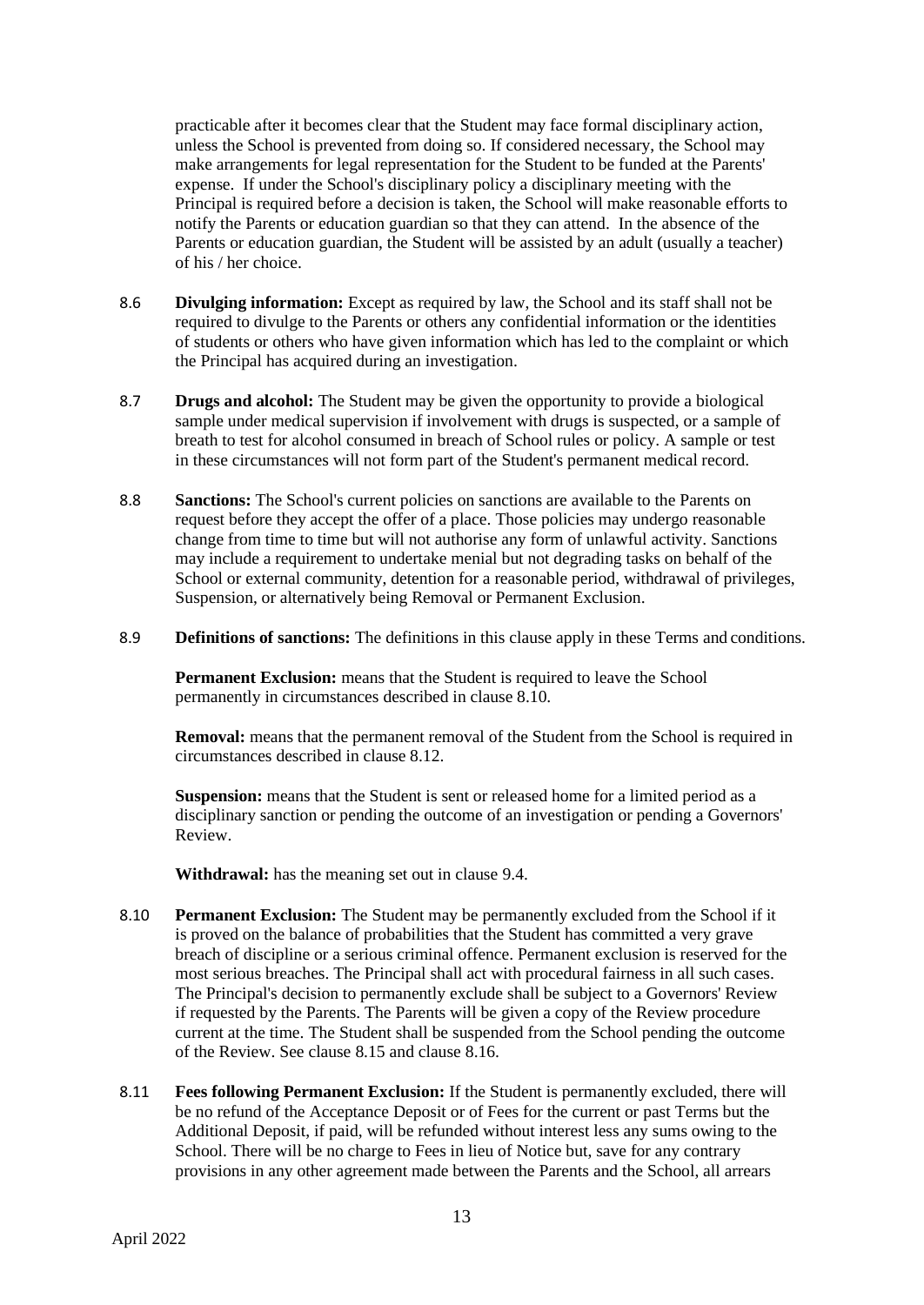of Fees and any other sums due to the School will be payable.

- 8.12 **Removal in other circumstances:** The Parents may be required to remove the Student permanently from the School if, after consultation with the Parents and if appropriate the Student, the Principal is of the opinion that:
	- 8.12.1 the Student has committed a breach or breaches of School rules or discipline for which Removal is the appropriate sanction; or
	- 8.12.2 by reason of the Student's conduct, behaviour or progress, the Student is unwilling or unable to benefit sufficiently from the educational opportunities and / or the community life offered by the School; or
	- 8.12.3 one or both of the Parents have behaved unreasonably, including but not limited to if they have treated the School or members of its staff or any member of the School community unreasonably; then

<span id="page-13-0"></span>in these circumstances, and at the sole discretion of the Principal, Withdrawal of the Student by the Parents may be permitted as an alternative to Removal being required. The Principal shall act with procedural fairness in all such cases, and shall have regard to the interests of the Student and the Parents as well as those of the School. The Principal's decision to require the Removal of the Student shall be subject to a Governors' Review if requested by the Parents. The Parents will be given a copy of the Review procedure current at the time. The Student shall be suspended from the School pending the outcome of the Review. A Withdrawal under this clause is not subject to a Governor's Review. See clause 8.15 and clause 8.16.

- 8.13 **Fees following Removal:** If the Student is removed or withdrawn in the circumstances described in clause 8.12, the provisions relating to Fees shall be as set out in clause 8.11 save that the Acceptance Deposit and the Additional Deposit, if paid, will be refunded without interest less any sums owing to the School.
- 8.14 **Leaving status:** The School reserves the right to record the leaving status of the Student on the Student's file immediately after Permanent Exclusion or Removal or Withdrawal.
- 8.15 **Governors' Review:** The Parents may request a review by Governors (**Governors' Review**) of a decision to permanently exclude or require the Removal of the Student from the School (but not a decision to suspend the Student unless the suspension is for 11 School days or more, or would prevent the Student taking a public examination). The Principal will advise the Parents of the Governors' Review procedure current at that time when he informs the Parents of his decision. A Governors' Review will be conducted under fair procedures in accordance with the requirements of natural justice.
- 8.16 **Student's status pending Review:** If the Parents request a Governors' Review the Student will be suspended from School until the review procedure has been completed. While suspended, the Student shall remain away from School and will have no right to enter School premises during that time without written permission from the Principal.
- 8.17 **Complaints procedure:** A complaint as described in clause 6.2 above which does not involve an Permanent Exclusion or Removal of the Student must be made in accordance with the School's complaints procedure, a copy of which is available on request. Every reasonable complaint shall receive fair and proper consideration and a timely response.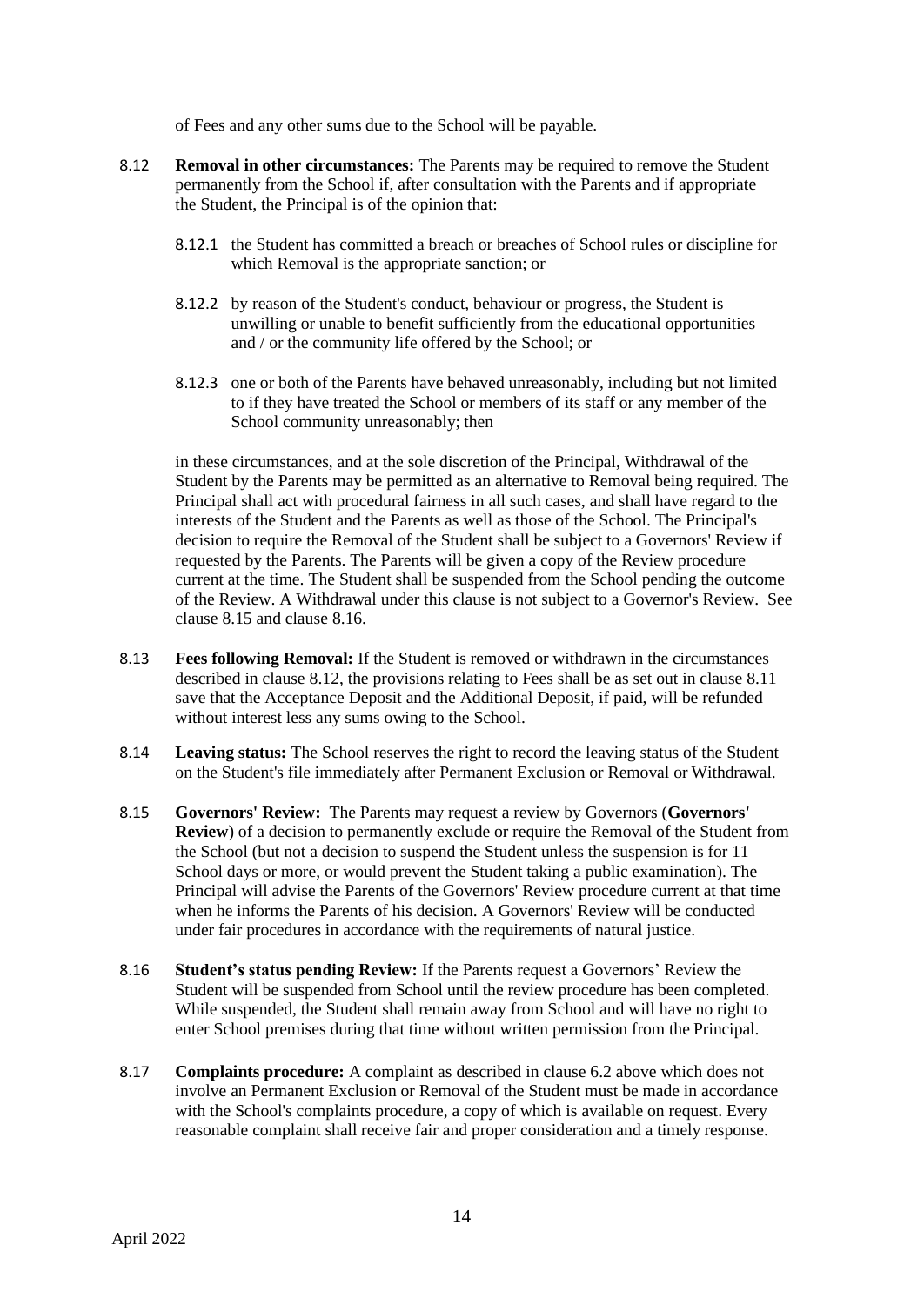### 9 **Provisions about Notice**

- 9.1 **Term**: means the period between and including the first and last days of the relevant school term.
- 9.2 **Notice**: means (unless the contrary is stated in these Terms and conditions) a Term's Written Notice given by:
	- 9.2.1 both Parents; or
	- 9.2.2 one of the Parents with the prior written consent of the other Parent; and
	- 9.2.3 in either case the prior written consent of any other person with Parental Responsibility where appropriate

before the first day of Term addressed to and received by the Principal personally or the School Business Manager on the Principal's behalf. It is expected that the Parents will consult with the Principal before giving Notice to withdraw the Student. The Parents should contact the School if no acknowledgement of the Notice is received from the School within seven days of the date of the Notice.

- 9.3 **Cancel or Cancellation**: means the cancellation of a place at the School which has been accepted by the Parents and which occurs before the Student enters the School or where the Student does not enter the School. Please see clause 3.1 for details of when Entry to the Schooloccurs.
- 9.4 **Withdraw or Withdrawal:** means the withdrawal of the Student from the School by the Parents or the Student with or without Notice required under these Terms and conditions at any time after the Student has entered the School. Please see clause 3.1 for details of when Entry to the School occurs.
- <span id="page-14-0"></span>9.5 **Cancellation rights:** If the offer of a place and its acceptance are both made entirely at distance by means of post, fax or electronic communication without either of the Parents meeting face to face with a member of the School staff between offer and acceptance the Parents have the right to cancel this agreement at any time within 14 days of day after We receive your completed and signed acceptance form. Information about the right to cancel and how to cancel is set out in the School's cancellation notice and cancellation form published on the School website. In such circumstances the Acceptance Deposit and Additional Deposit, if paid, will be refunded together with any Fees paid pro-rated if the School has provided any educational services under this agreement. Information about the right to cancel and how to cancel is set out in the School's cancellation notice and form published on the School website.
- 9.6 **Fees in lieu of Notice**: means Fees in full at the rate applicable for the next Term following termination by the parents on less than one full Term's Notice, or the Student is excluded for more than 28 days for non-payment of Fees as set out at clause [4.6.](#page-3-0) Fees in lieu of Notice is not limited to the parental contribution in the case of a scholarship, exhibition, bursary or other award or concession. The Parents acknowledge that the requirement to pay one Term's Fees in lieu of Notice is necessary to promote financial stability and to enable it to plan its staffing and other resources.
- 9.7 **A Term's Written Notice**: means Notice given before the first day of a Term and expiring at the end of that Term.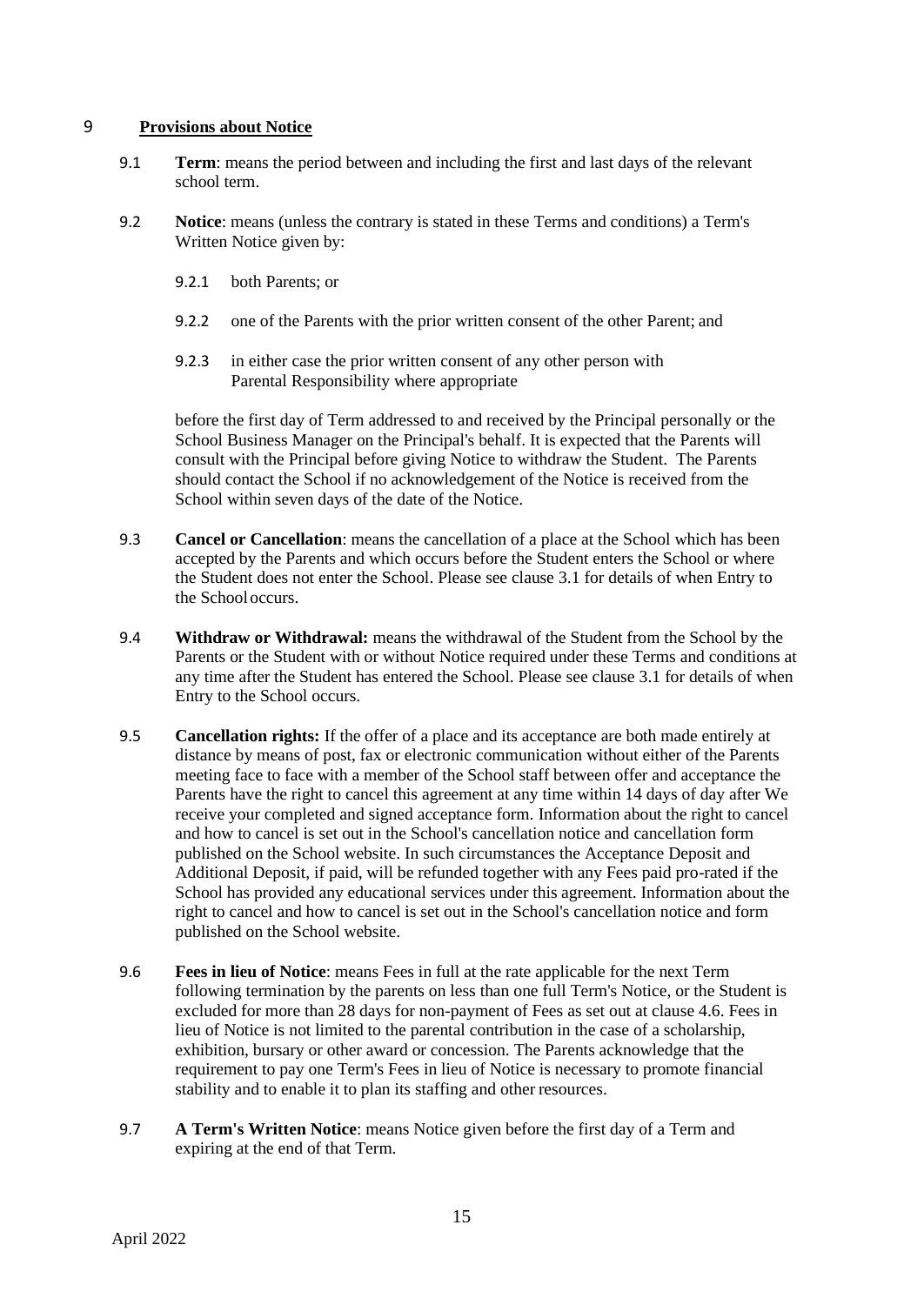- 9.8 **Termination by the Parents:** Except when the Student is to leave at the end of Year 13 or clause [9.11](#page-15-0) below applies, if the Parents wish to Withdraw the Student or Cancel and terminate this contract at any time or after the expiry of the 14 day cancellation period described in clause [9.5](#page-14-0) above if applicable they shall do so either by:
	- 9.8.1 providing at least one Term's Written Notice. If the Parents Cancel by providing at least one Term's Written Notice the School shall retain the Acceptance Deposit; or
	- 9.8.2 paying one Term's Fees in lieu of Notice.

The School reserves the right to offset the Additional Deposit, if paid, against the Term's Fees in lieu of Notice.

- 9.9 **Other Notice requirements:** The requirements in 9.8 shall also apply if:
	- 9.9.1 The Parents or the Student wishes) to transfer from boarding to day status or vice versa, or between categories of boarding; or
	- 9.9.2 following the GCSE year or Year 12, the Student will not return for the following year even if he / she has achieved the required grades.
- 9.10 **Provisional notice**: is valid only for the Term in which it is given. Provisional notice must be given in writing and received by the Principal personally or the School Business Manager on the Principal's behalf.
- <span id="page-15-0"></span>9.11 **Cancelling a place offered in the Term before Entry:** Except where claus[e 9.5](#page-14-0) applies, if the offer of a place is made in the Term immediately prior to the Term of Entry the Parents may Cancel and terminate this contract by notifying the School in writing at any time before Entry but they shall pay one Term's Fees at the rate payable for the Term of Entry, less the Acceptance Deposit, payable as a debt. The School reserves the right to offset the Additional Deposit, if paid, against the Term's Fees.
- 9.12 **Prior consultation:** It is expected that the Parents, or duly authorised education guardian, will consult personally with the Principal or with the Principal's authorised deputy before Notice of Withdrawal is given by the Parents.
- 9.13 **Transfer between boarding and day status:** Before providing the Notice required under clause 9.9.1, the Parents must obtain the express permission of the Principal in writing if the Parents or the Student wishes to change from boarding to day status or vice versa, or between categories of boarding (e.g. full boarding to weekly boarding). At the discretion of the Principal, the School has the right to postpone or refuse a transfer request and the Principal will consider the best interests of the Student and the School in reaching the decision. Any such place is subject to the availability of places.
- 9.14 **Discontinuing extra tuition:** A half Term's Written Notice is required to discontinue extra tuition or a half of a Term's Fees for the extra tuition will be immediately payable.
- 9.15 **Termination by the School:** The School may terminate this agreement:
	- 9.15.1 on one Term's notice in writing sent by ordinary post. The School will not terminate this agreement without good cause and full consultation with the Parents and also the Student (if of sufficient maturity and understanding). The Acceptance Deposit and the Additional Deposit, if paid, will be refunded without interest less any outstanding balance of Fees; or
	- 9.15.2 on reasonable notice if in the professional opinion of the Principal the School is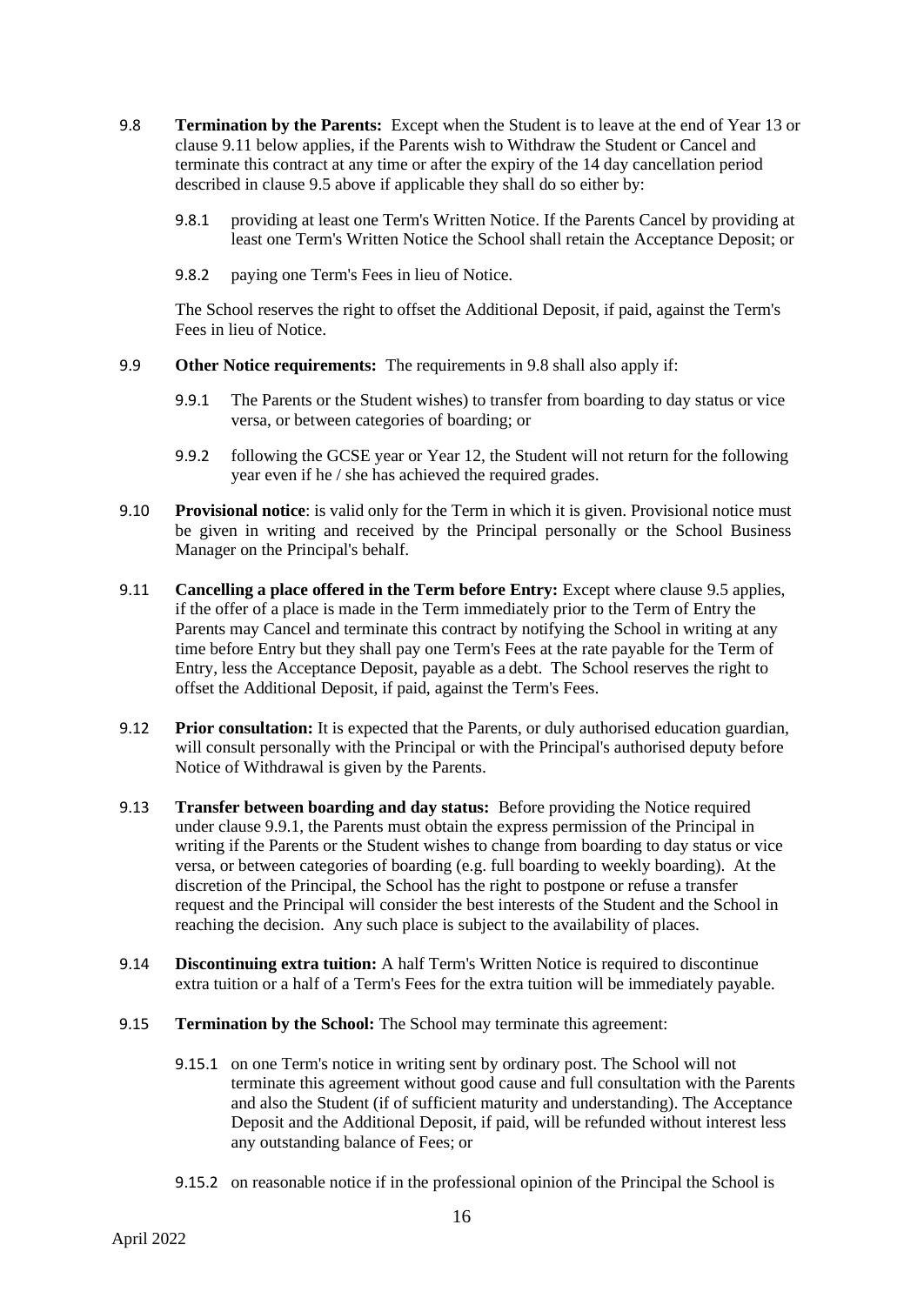unable to provide all or a significant proportion of the educational services to the Student; or

- 9.15.3 immediately where the Student does not have the appropriate immigration permission to live in the United Kingdom and to study at the School, or, in the case of a Student who holds a Child Student visa on the basis of sponsorship by the School, where Parents have arranged accommodation for the Student which does not meet the requirements of the Child Student Immigration Rules;
- 9.15.4 immediately where after seven days from the School requesting that they do so Parents have not made arrangements which the School considers are suitable with an education guardian or accommodation provider.

#### 10 **Events beyond the control of the parties**

- 10.1 **Force majeure:** An event beyond the reasonable control of the School or the Parents is a **Force Majeure Event** and shall include such events as:
	- 10.1.1 an act of God, fire, flood, earthquake or other natural disaster;
	- 10.1.2 war, riot, civil unrest, act of terrorism, strikes, industrial disputes;
	- 10.1.3 Subject to clause 10.2, outbreak of epidemic or pandemic of disease;
	- 10.1.4 failure of utility service or transportation.

Provided always that the inability of either party to pay any amount required under this agreement shall not be a Force Majeure Event.

- 10.2 **Epidemic or pandemic:** The parties acknowledge that the circumstances of the Covid-19 coronavirus pandemic (or future equivalent circumstances) may affect the nature of the educational provision of the School during the 2020 /21 academic year and thereafter. For the avoidance of doubt any reasonable modifications to the educational provision made by the School in order to meet legal obligations, comply with government guidance and to protect the health safety and well-being of staff or students shall not affect the obligation of the Parents to pay the Fees in accordance with this agreement.
- <span id="page-16-0"></span>10.3 **Notification:** If either the School or the Parents is prevented from or delayed in carrying out its contractual obligations by a Force Majeure Event, that party (the **Affected Party**) shall as soon as reasonably practicable notify the other in writing and shall be excused from performing those obligations while the Force Majeure Event continues.
- 10.4 **Continued force majeure:** The Affected Party shall use all reasonable endeavours to mitigate the effect of the Force Majeure Event on the performance of its obligations. If a Force Majeure Event continues for a period greater than 90 days from the date of notification, the Affected Party shall notify the other of the steps to be taken to ensure performance of its contractual obligations.
- 10.5 **Termination:** If the Force Majeure Event continues for a total period greater than 120 days, the party in receipt of notification under clause [10.3](#page-16-0) may terminate this contract by providing at least three working days' notice in writing to the other party.

### 11 **General contractual matters**

11.1 **Data protection:** The School has a privacy notice which explains how the School will use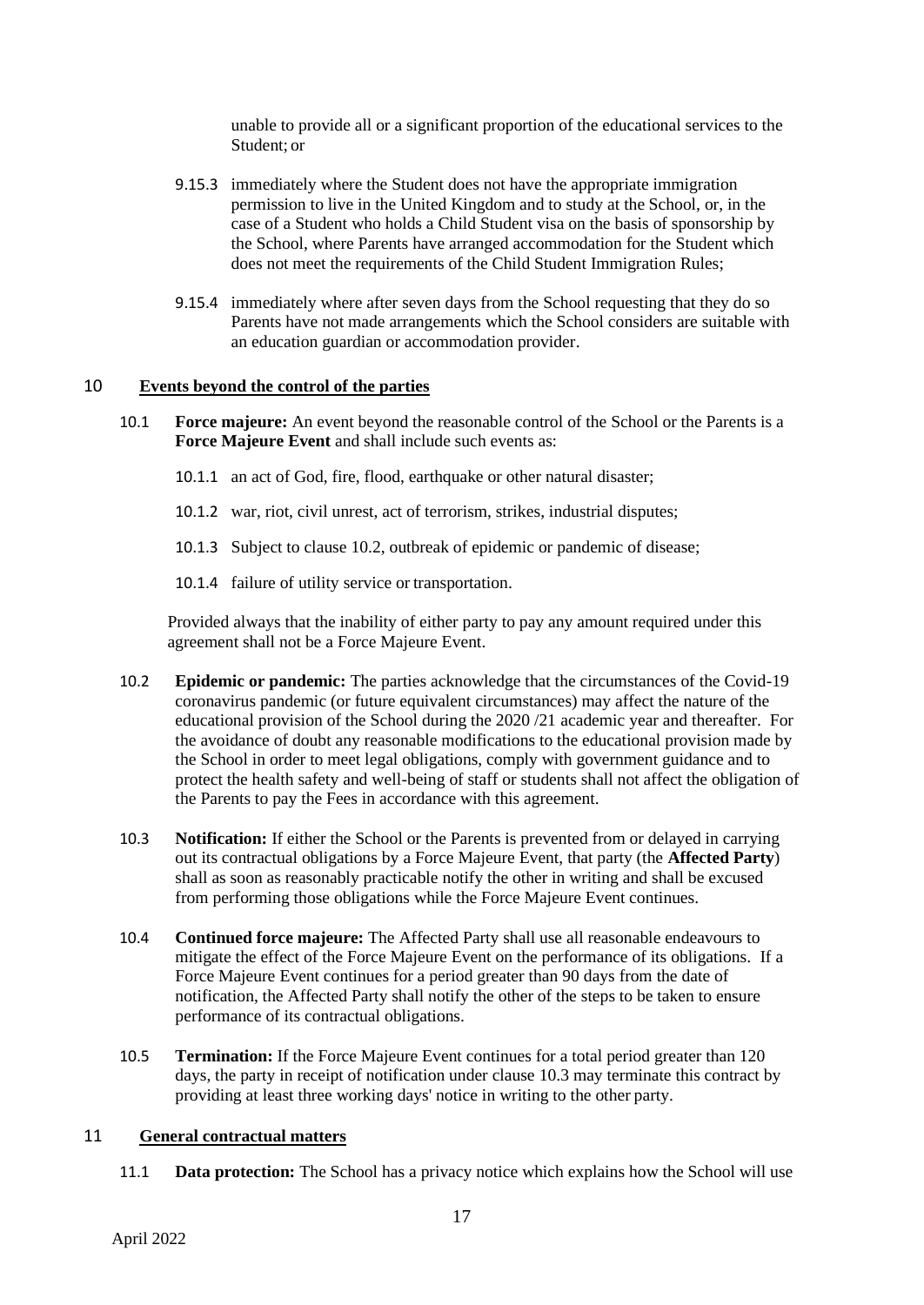the Parent's and the Student's personal data. The privacy notice is published on the School's website. The Parents must read the privacy notice in full before signing the acceptance form. If the Student is going to enter Year 7 or above the Parents must show the Student a copy of the privacy notice and discuss it with him or her before accepting the offer of a place.

- 11.2 **Change:** The School, as any other, is likely to undergo a number of changes during the period of this agreement. For example, there may be changes in the staff, and in the premises, facilities and their use, in the curriculum and the size and composition of classes, and in the School rules and procedures, the disciplinary framework, and the length of School Terms. In addition, there may be the need to undertake a corporate reorganisation exercise and / or a merger or change of ownership may be necessary. For these reasons, the benefit and burden of this agreement may be freely assigned to another party at the discretion of the School.
- 11.3 **Consumer rights:** Care has been taken to use plain language and to give clear explanations in these Terms and conditions. If any words alone or in combination infringe consumer rights laws or any other provision of law, they shall be treated as severable and shall be replaced with words which give as near the original meaning as may be fair. Nothing in these Terms and conditions affects the Parents' statutory rights.
- 11.4 **Consultation:** It is not practicable to consult with the Parents and the Student over every change that may take place. Whenever practicable, the School will use reasonable endeavours to ensure that the Parents will be consulted and provided with reasons for the change where possible given at least a Term's notice in writing of:
	- 11.4.1 a change of ethos or culture; or
	- 11.4.2 a change in any physical aspect of the School which would have a significant effect on the Student's education or pastoral care

where such changes are not temporary.

- 11.5 **Information for parents:** We provide parents of prospective students with information about the School and the educational services we provide in good faith. This information may be contained in the School's prospectus / website / promotional literature or in statements made by staff or students during a visit or an open day. If the Parents wish to take account of the information provided to them when deciding whether to enter into this agreement they should seek specific confirmation from the Principal that the information is accurate before returning a completed acceptance form to the School.
- 11.6 **Third party rights:** Only the School and the Parents are parties to this contract. Neither the Student nor any third party is a party to this contract and shall not have any rights to enforce any term of it.
- 11.7 **Interpretation:** These Terms and conditions supersede any previously in force and will be construed as a whole. Headings, unless required to make sense of the immediate context, are for ease of reading only and are not otherwise part of these Terms and conditions.
- 11.8 **Jurisdiction:** This contract was made at the School and it, together with each matter relating to the provision of educational services by the School, is governed exclusively by the law of England and Wales and the parties submit to the exclusive jurisdiction of the Courts of England and Wales